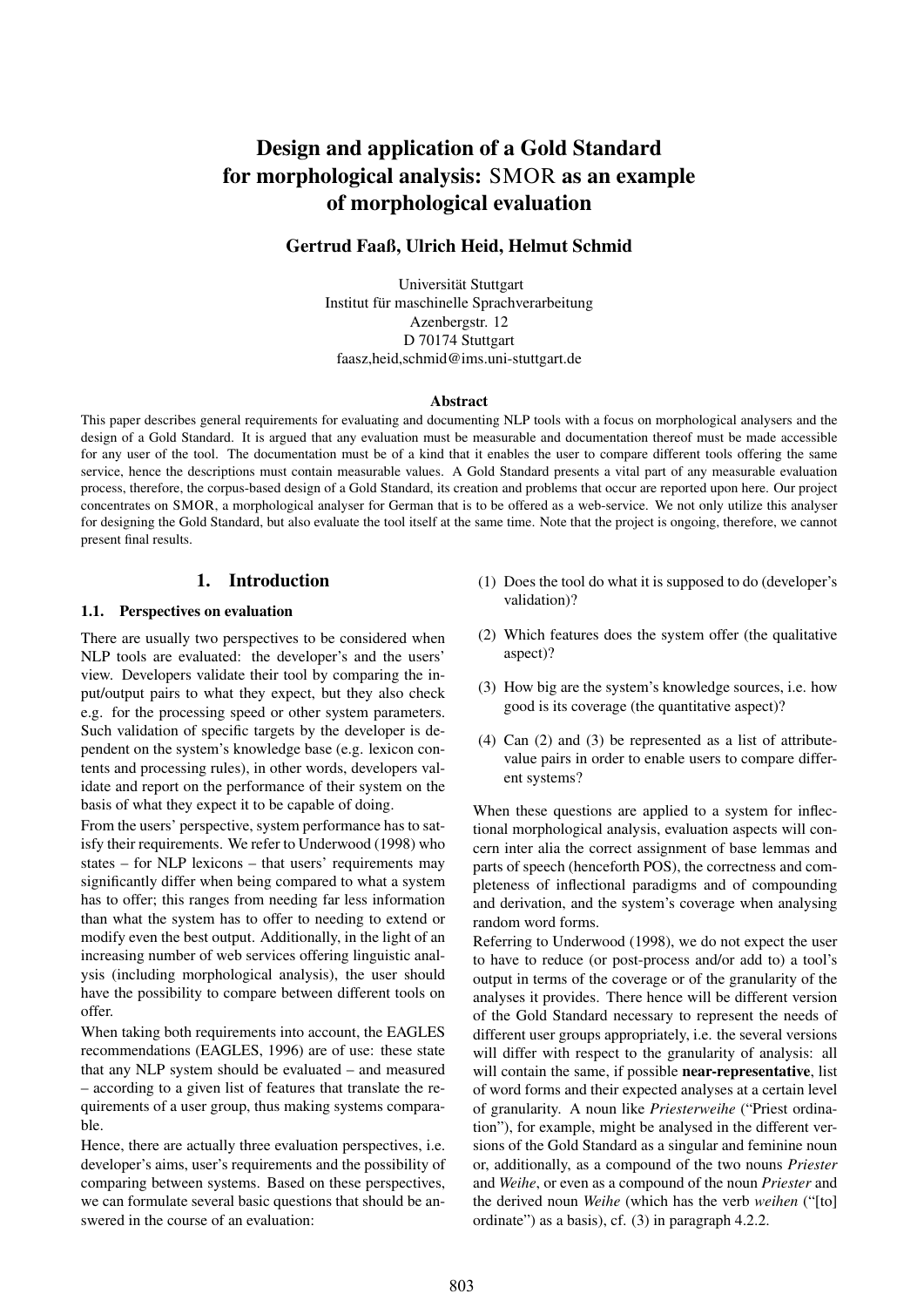A system's ability to deliver analyses identical to the ones proposed by one or several Gold Standard version(s) is measurable; evaluation results gained here will serve as a basis for a commensurable documentation: a comparison of several systems is hence made possible.

This paper describes the design and application of a Gold Standard for morphological analysis in general and some preliminary results. Our work is part of the "D-Spin" project<sup>1</sup> (cf. e.g. (Bankhardt, 2009)), where it is planned to make the morphological analyser SMOR (Schmid et al., 2004) available as a web service; it is also planned to provide detailed documentation on its quality and coverage. Additionally, a systematic evaluation of the morphological rules currently used by the system are carried out in order to further enhance its quality.

#### 1.2. SMOR as part of a web service

SMOR (Schmid et al., 2004) is a German finite-state morphology covering inflection, derivation, and compounding which was implemented with the SFST tools (Schmid, 2005). SMOR uses the IMSLex lexicon (Fitschen, 2004) and contains a comprehensive list of 47,671 German base stems, 528 compounding and 1,691 derivation stems<sup>2</sup> as well as 323 prefixes and 208 suffixes. With these morpheme entries, SMOR is able to analyse a much larger number of word forms. The morphological units are labeled with features which are described in (Schmid et al., 2001). Features of stem entries specify the part of speech, the stem type (base, derivation, or compounding stem), the origin (native, foreign, and several subtypes of neoclassical stems), as well as the inflection class in case of base stems. Prefix entries specify the part of speech and origin feature of their derivational basis. Suffix entries encode the part of speech, stem type (derivation or compounding), and origin of the derivational basis. Additionally, they encode the part of speech, stem type, origin, word form class (simplex, prefix derivation, suffix derivation), and inflection class (in case of a base stem) of the word form resulting from the suffix derivation. These agreement features are used to filter out incorrect combinations of stems, affixes and inflectional endings. Morpho-phonological rules (see (Schiller, 1996) for more details) are applied to generate the correct surface forms. The tagset contains 572 tags.

A typical output of SMOR (for a complete overview, see (Schmid et al., 2004)) encodes the properties of the morphemes that form part of the word and the morphological processes applied:

- Part of Speech:  $\langle V \rangle$ ,  $\langle ADJ \rangle$ ,  $\langle NN \rangle$ ,  $\langle KSF \rangle^3$ , ...
- Affixation: <PREF>, <SUFF>, ...

<sup>3</sup>KSF stands for **KompositionsStammForm**, and marks a stem used for compounding only.

• Information on orthography  $\langle$  OLDORTH $>$  (old orthography rules of German), <NEWORTH>

Example (1), repeated from example (2) in (Schmid et al., 2004), demonstrates the SMOR analysis of the adjective *unübersetzbarstes* ("most untranslatable"). The adjective is derived from the verb *übersetzen* ("[to] translate"). The suffix *unibersetz bar*·*stes* derives an adjective (<+ADJ>) which is marked with a "+" to indicate the part of speech of the resulting word form. As it is a superlative form (*unubersetzbar*  $\cdot$ *st* $\cdot$ *es*), it is marked by  $\langle \text{Supp} \rangle$ . The adjective is negated with a respective prefix (*un*·*übersetzbarstes*) and it ends in a specific suffix (*unübersetzbarst •es*), marking a neuter nominative singular form.

(1)  $\text{un}<\text{PREF}>$  übersetzen $\lt V$  > bar $\lt$ SUFF >  $\lt$  +ADJ >  $<$ Sup> $<$ Neut> $<$ Nom> $<$ Sg>

We have implemented a webservice based on SMOR which takes a list of word forms as input and returns their morphological analyses. The SMOR webservice is part of the WEBLICHT webservice infrastructure (Hinrichs et al., 2010). The webservice input and output are encoded in XML following the TCF standard (Heid et al., 2010). WebLicht is currently in an experimental stage and will become publicly available in the near future.

# 2. Tasks in morphology evaluation

## 2.1. Past experience

A number of morphology evaluation projects have been accomplished, from the MORPHOLYMPICS of 1994 (Hausser, 1996) to today's annual MORPHO CHALLENGES (Kurimo and Varjokallio, 2008). In both activities, Gold Standards have been provided by the organizers of the evaluation campaigns, and the systems submitted were evaluated by comparing their analysis results to these standards. The Gold Standards themselves were produced manually or semi-automatically, and issues of their design and creation were hardly discussed in the respective publications. While MORPHOLYMPICS required the analysis of both, complete texts and lists of word forms, MORPHO CHALLENGE projects provide target analyses for a given word list. The contestants (analysers capable of unsupervised learning) then have to deliver exactly these analyses.

#### 2.2. Features to be examined

An increasing number of linguistic services for end users can be found on the web or is in preparation, e.g. WEB-LICHT<sup>4</sup> or LANGUAGE GRID<sup>5</sup>. Because users should be capable of deciding which service best fits their needs, they would expect that each of the offered tools is validated in a way comparable to the others. Concerning morphological analysers, evaluation results on the following issues should be readily available:

- Coverage (with respect to corpus data):
	- Lexicon: lemmas, assignment of POS;

<sup>&</sup>lt;sup>1</sup>D-SPIN is the German counterpart of the European Research Infrastructure project CLARIN (www.clarin.eu). It is supported by the Bundesministerium für Bildung und Forschung (BMBF-FKZ: 01UG0801A, 2008-2010).

 $2$ Additional compounding and derivation stems are generated automatically; for the notion of simplex versus compounding versus derivation stems, see (Fuhrhop, 1998, Fitschen, 2004).

<sup>4</sup>WEBLICHT weblicht.sfs.uni-tuebingen.de/englisch/weblicht <sup>5</sup>GRID: langrid.nict.go.jp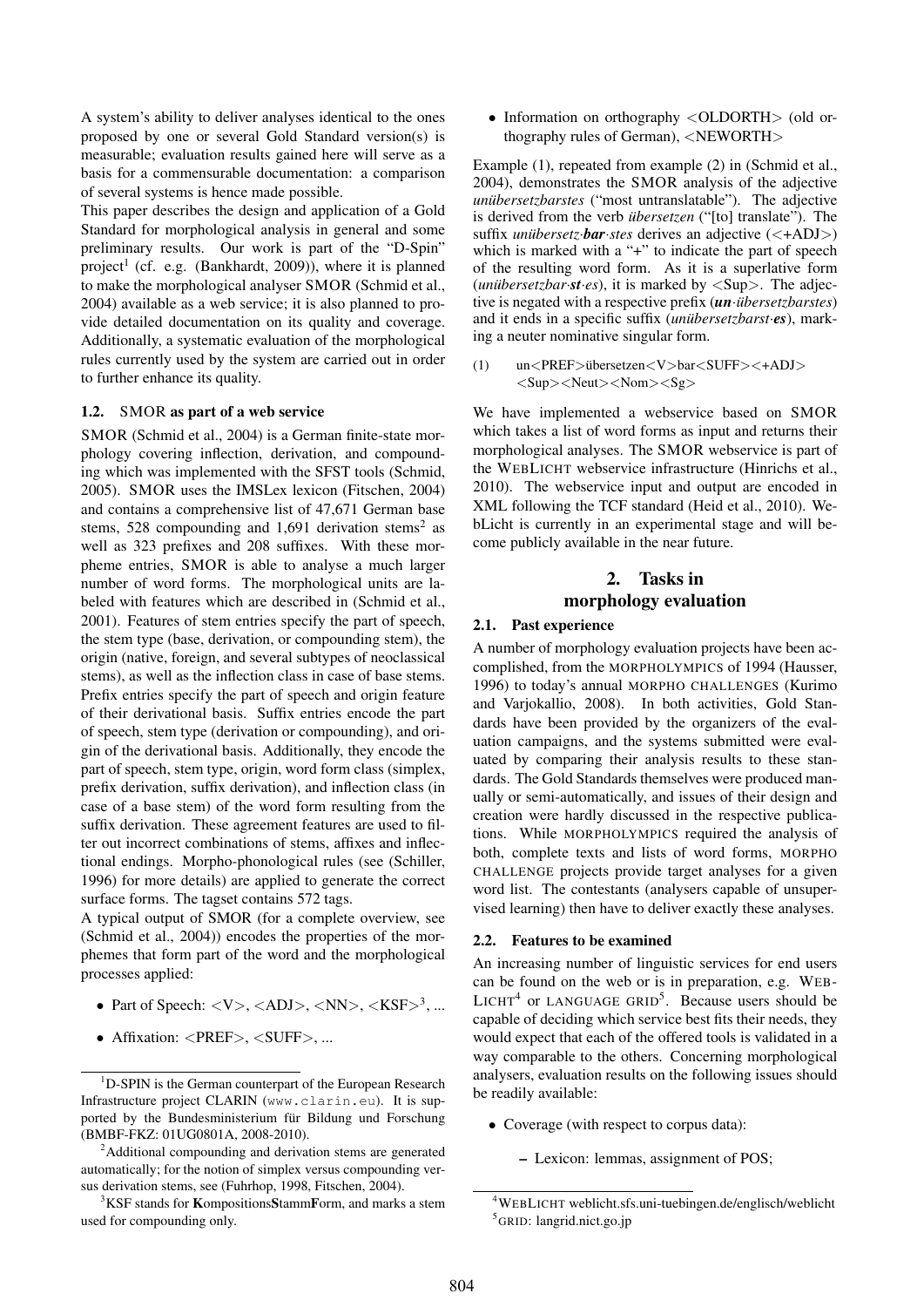- Rules: inflection, word formation (derivation/compounding)
- Assessment of the granularity of the analyses (especially for word formation): lists of morphemes versus word formation "history" versus word structure.

The word forms contained in the Gold Standard should be near-representative, and the evaluated system should correctly and exhaustively analyse them in terms of lemmatisation and POS assignment.

The Gold Standard has therefore to contain a large number of word forms, in order to (i) cover all relevant inflectional classes of a language, and to (ii) contain a sufficient number of medium to high frequency homographs. Such homographs are not systematic and appear just in single word forms: *sichere* is *sichern* $V + 1$ <sup>st</sup> person singular of *sichern* versus *sicher*<sub>ADJ</sub> + {fem. sg. | any gender plural}, but  $sicherem<sup>ADJ</sup>$  (masc. dativ sg. of *sicher*<sub>ADJ</sub>) is not homographuous with any other form. Furthermore, syncretistic forms should be covered in full. Feminine nouns ending in *-en*, for example, must be analysed as nominative, dative, accusative and genitive plural.

A basic issue for word formation is to decide upon the level of analysis. Morpheme sequences, as offered by SMOR or by GERTWOL<sup>6</sup> as a default, are e.g. not very useful for the improvement of statistical machine translation: For German-to-English, for example, compound splitting would avoid one-to-many alignments (e.g. *Antrags*<sup>1</sup>·*einreichung*<sup>2</sup> – "submission<sub>2</sub> of (the) proposal<sup>1</sup>"). Compound splitting alone may therefore be more useful here, and may be a level on which to evaluate a system.

On the other hand, a full morphological structure tree (as offered e.g. by the  $CANOO<sup>7</sup>$  tools) is useful for morphosemantic analysis.

Particular difficulties arise from the combination of derivation and compounding in German, and, again, from occasional (unwanted) homography: many morphological systems tend to over-generate. For example, the word *Abteilungen* ("departments") may receive, in addition to the correct analysis as an *-ung*-normalisation of *abteilen* ("[to] divide"), a spurious analysis as a compound of several nouns, i.e. *Abtei*<sub>NN</sub> ("abbey") and the plural form of *Lunge*<sub>NN</sub> ("lung"). On the other hand, N+N homography also occurs: *Staubecken* is indeed to be split in two ways: *Stau*·*becken* ("reservoir") and *Staub*·*ecken* ("dusty corners").

The evaluation results (expected by the Gold Standard versus analyses provided by the tool) should be given in the following metrics (in terms of precision and recall) to make them comparable:

- precision: correct versus incorrect analyses;
- recall: existing versus missing analyses.

Concerning the calculation of precision and recall, any metrics applied is to take all expected analyses for each word form into account and, by comparing the output of the tool with them, sorted each into one the four categories: true/false positive and true/false negative:

- true positive: the candidate is appropriate and the analysis is correct;
- false positive: the candidate is appropriate and the analysis is incorrect or: the candidate is not appropriate, but the tool does deliver an analysis;
- true negative: the candidate is not appropriate and the tool does not provide an analysis
- false negative: the candidate is appropriate, but the analysis/analyses are not provided

## 3. Methodology

## 3.1. Creating a Gold Standard

Generally two requirements can be stated for the design of a near-representative Gold Standard when random text input is to be expected: it must have a good coverage in terms of frequent word forms, but also of derivational patterns and inflectional paradigms of the respective language. Highly frequent word forms only pose a challenge for the lexicon, but not for the rule component of a morphology system because they usually are not morphologically complex. Therefore, not only a list of frequent word forms is of interest, but also word forms of medium frequency have to be included.

Secondly, depending on what users may require in terms of granularity of analysis, we expect at least two versions to be made available: One describing words on the basis of morpheme sequences, e.g. listing the parts of compounds and containing derivation and inflectional information, and the other containing inflectional information only (on the basis of the lexicalised word). Other versions of the Gold Standard containing only compounding information or containing structural information in addition may follow.

#### 3.2. Utilizing SMOR to design the Gold Standard

Systematic testing of a morphological system may begin with a list of medium-to-high-frequency word forms, extracted from corpora and sorted by their POS. Words which have the same inflectional paradigm can be categorised according to their inflectional paradigms such that each paradigm is tested.

For complex words, it is to be decided for each potential user group whether to prefer an analysis of the whole word as a lexicalised form, or whether it should be decomposed according to supposedly productive rules. We use SMOR results as a base for creating the Gold Standard, its results therefore must be thoroughly examined and enhanced. The SMOR analysis results of *Möglichkeit* ("possibility") in table 1, for example, show that the full version of SMOR delivers two analyses with different granularity at once, cf.  $1 - 4$  and  $9 - 12$ . Analyses  $5 - 8$  demonstrate that SMOR over-generates in allowing any verb stem (*mögen*) = [to] like) to merge with the adjectival suffix *-lich*, while *möglich* is synchronously not perceived as complex. Concerning this word form, we will select analyses 9 – 12 for the fine grained version of the Gold Standard.

 $6$ Gertwol: www2.lingsoft.fi/cgi-bin/gertwol

<sup>7</sup>Canoo: www.canoo.net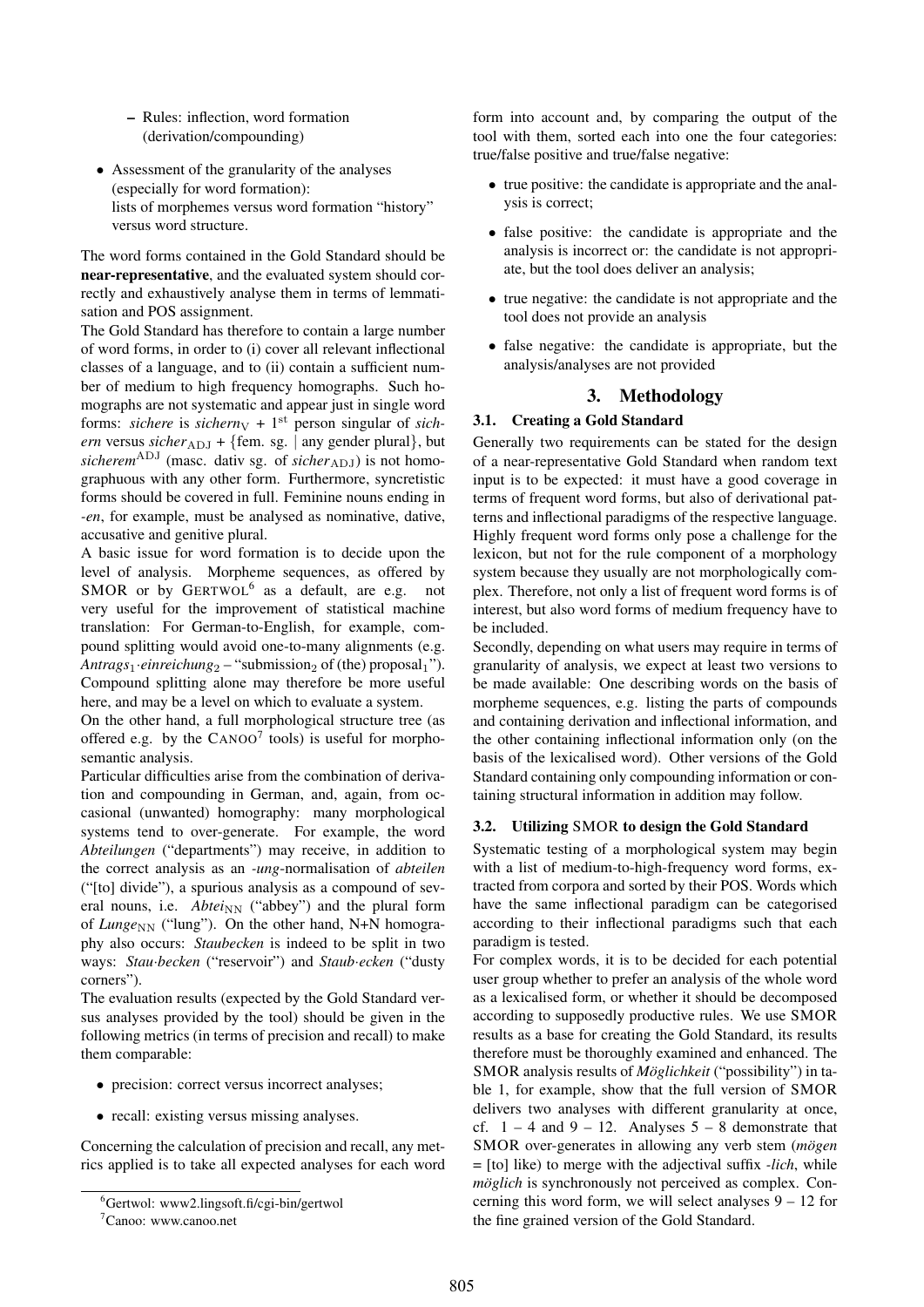1 Möglichkeit $\langle +NN \rangle$ (Fem) $\langle Dat \rangle$ (Sg) 2 Möglichkeit $\langle +NN \rangle$ /Fem $\rangle$ (Acc $\rangle$ (Sg) 3 Möglichkeit(+NN)(Fem)(Gen)(Sg) 4 Möglichkeit $\langle +NN \rangle$  (Fem)  $\langle Nom \rangle$  (Sg) 5 mögen $\overline{V}\$ lich $\overline{ADJ}\$ SUFF $\ket{keit(SUFF)\{+NN}\}$ Fem $\overline{Dat}\$ Sg $\rangle$ 6 mögen $\langle V \rangle$ lich $\langle ADJ \rangle$ (SUFF)keit $\langle SUFF \rangle$  (+NN) $\langle Fem \rangle$ (Acc) $\langle Sq \rangle$ 7 mögen $\overline{V}\$ lich $\overline{ADJ}\$ SUFF $\ket{keit\frac{SUFF}{+NN}\$ Fem $\overline{Sen}\$ 8 mögen $\langle V \rangle$ lich $\langle ADJ \rangle$ (SUFF)keit $\langle SUFF \rangle$ (+NN) $\langle Fem \rangle$ (Nom) $\langle Sg \rangle$  $9$  möglich $\langle ADJ\rangle$ keit $\langle SUFF\rangle\langle+NN\rangle\langle Fem\rangle\langle Dat\rangle\langle Sq\rangle$ 10 möglich(ADJ)keit(SUFF)(+NN)(Fem)(Acc)(Sg) 11 möglich(ADJ)keit(SUFF)(+NN)(Fem)(Gen)(Sg) 12 möglich(ADJ)keit(SUFF)(+NN)(Fem)(Nom)(Sq)

Table 1: Current SMOR analysis of *Möglichkeit* ("possibility")

### 3.3. Testing in two "stages"

When processing 3,000 word forms with SMOR, several 10,000 analyses are produced. To save time, we opt for examining SMOR results in two "stages": After the word form lists have been created automatically, they are each processed with SMOR. The word forms that are not identified by SMOR are then collected (cf. table 2). Of the remaining forms, only the simplest<sup>8</sup> analyses are selected for a first manual categorisation (plausible, not plausible and unclear). By getting this first overview, we plan to find problem categories, some of which may possibly be identified semi-automatically. During the second stage, implausible analyses that were collected in the first step, are deleted automatically. We thereafter examine all remaining analyses in detail. In parallel, we generate the Gold Standard, partially by selecting correct analyses of the intended granularity, partially by changing the granularity of analyses provided by SMOR, and partially by suggesting additional analyses.

## 4. Preliminary results

We are in the process of preparing the fine grained version of the Gold Standard semi-automatically on the basis of frequent word forms. Currently, we prepare Gold analyses of about 1,000 words per productive word class, and categorise them according to compounding, derivational and inflectional patterns. The task is automated wherever possible.

An interesting question coming up during the process is that of finding guidelines stating which granularity of analysis is to be achieved: For example, two morphological analysers (SMOR, CANOO) analyse the German noun *Zukunft* ("future") as being derived from the verb *zu*·*kommen* ("[to] approach"), though this analysis is semantically rather opaque for a modern speaker of the language. It appears that the process works similarly for the noun *Ankunft* ("arrival") which is correctly derived from the verb *an*·*kommen*. The word part ·*kunft* is developed from the Middle High German word *kumft*; an adverb/adjective *künftig* (Middle High German *kumftig*) derived from *kumft* is still in use. We have to ask ourselves if a speaker of German today will accept

an analysis of *Zukunft* being derived from *zu*·*kommen*? The systems are supposed to be descriptive, not etymological. Another issue is that of developing guidelines for accepting and marking neoclassical stems. So far, SMOR analyses *Akademikerin* as shown in (2-a). This formative *Akadem*, as all neoclassical stems, is marked with the POS of the greek or latin word it was derived from<sup>9</sup>. Therefore, SMOR analyses like (2-a) and (2-d) are based on sound linguistic arguments. On the other hand, neoclassical stems only allow special compounding and derivational processes. For a Gold Standard, we therefore suggest to mark stems like, e.g. *Akadem*<sub>NN</sub>, or *informat*<sub>V</sub> with an additional information, e.g. *nc* (alternative, but less plausible analyses could be  $(2-c)$  and  $(2-f)$ ), leading to the analyses  $(2-b)$  and  $(2-e)$ . This issue, however, is still under discussion.

- (2) a. Akadem<NN>ik<NN><SUFF>er<NN><SUFF> in<SUFF><+NN>
	- b. Akadem<ncNN>ik<NN><SUFF>er<NN><SUFF> in<SUFF><+NN>
	- c. Akadem<KSF>ik<NN><SUFF>er<NN><SUFF> in<SUFF><+NN>
	- d. informat<VV><SUFF>ion<SUFF><+NN>
	- e. informat<ncVV><SUFF>ion<SUFF><+NN>
	- f. informieren<VV><SUFF>ion<SUFF><+NN>

The acceptance of other, less opaque derivational analyses, like, e.g. whether to accept analyses where nouns like *Betrieb* ("company") are being derived from *betreiben* ("[to] operate/run (e.g. a company)") can be decided upon alongside more general guidelines, cf. paragraph 4.2.2.

#### 4.1. Creating word form lists

The 1.3 billion token DeWaC corpus of German web texts (Baroni and Kilgarriff, 2006) serves as our data source. The original encoding of the corpus is mixed (latin-1, utf-8 and others). Being a web corpus, the data is noisy and contains a fair amount of duplicates, typographic errors and nonwords. We first changed its encoding to latin-1 to enable a stable processing with scripting tools. The sentences of the corpus were then sorted uniquely while taking their source information into account, i.e. double sentences do still occur if they appear on different URLs. After some basic, sentence-wise cleaning done similarly to the procedures described in (Quasthoff et al., 2006), we parsed the remaining

 ${}^{8}$ The simplest analysis of a set is the one with the smallest number of derivation and compounding steps.

<sup>9</sup>Concerning neoclassical forms, see also (Luedeling et al., 2001)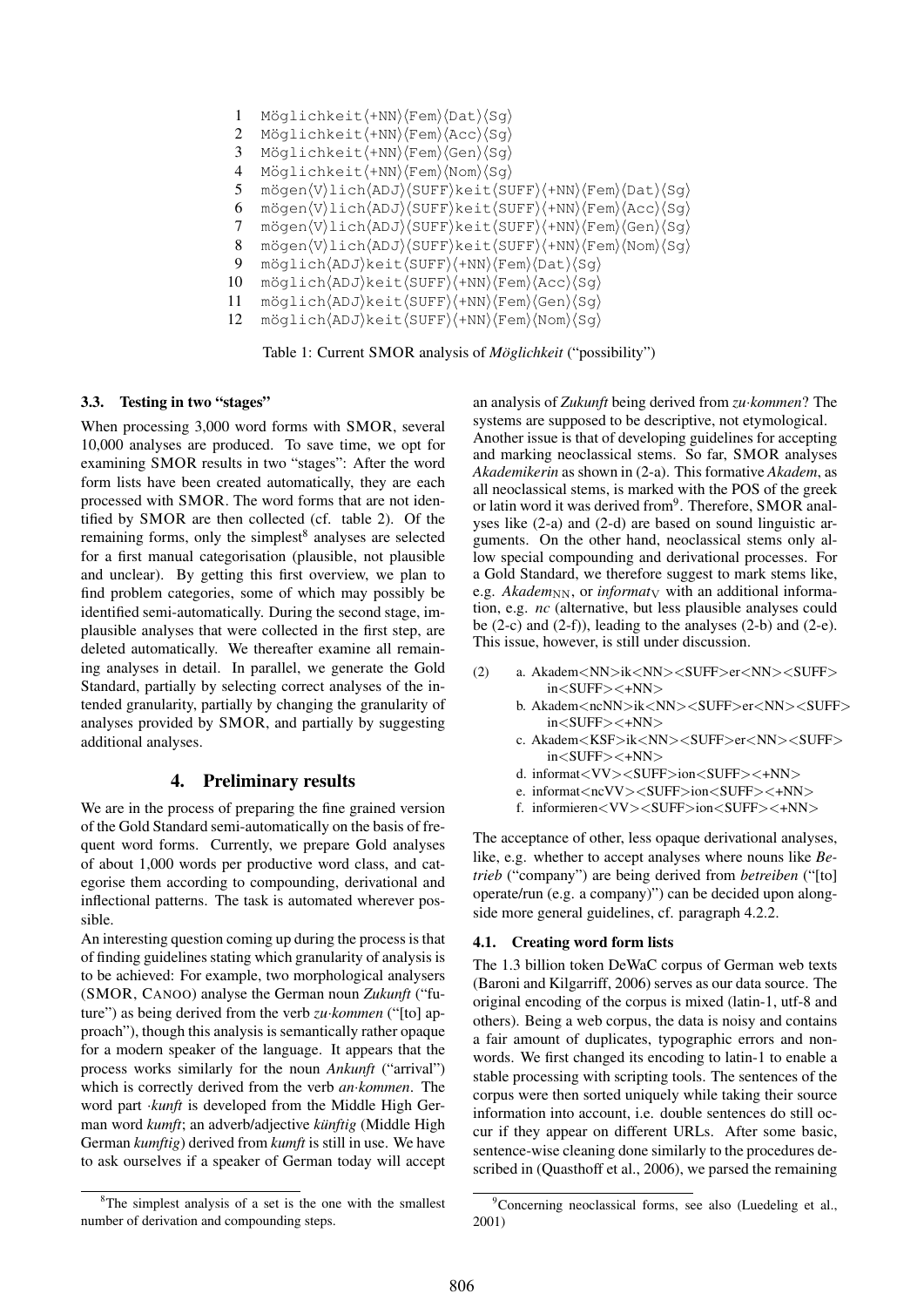sentences with the IMS internal dependency parser FSPAR (Schiehlen, 2003). FSPAR reports the nodes that it cannot attach to the sentence parse tree; thus we are able to calculate a rough *error rate* per sentence in order to estimate parse quality. Only sentences with a low error rate were used for further processing. The resulting subcorpus is called SDEWAC and contains ca. 880 million tokens of a wide variety of domains. It is tokenised with an IMS internal tokeniser (Schmid, 2000) and tagged with the Tree-Tagger (Schmid, 1994).

Thereafter, a python script automatically extracted lists of word forms together with information on their frequency for the word classes (common) nouns, (finite main) verbs and adjectives $10$ . The resulting lists contained 1.985.291 noun candidates<sup>11</sup>, 142.701 (finite main) verb candidates, and 303.197 adjective candidates.

As said above, a Gold Standard should contain word forms of medium to high frequency of occurrence. Calculating the median of word frequencies of the corpus would result in a number near to 1, because most word forms in (any) corpus only occur once or twice (hapax and dis legomina)<sup>12</sup>. Hence we arbitrarily opted for calculating a median of the frequencies for each word class after the word forms that only occurred once or twice had been deleted from the list. The resulting median values were 6 for nouns, 11 for verbs, and 8 for adjectives. Using a python script, we thereafter randomly selected 1,000 word forms per category out of the frequencies ranging between median and highest.

#### 4.2. Results of the first stage

During the first stage, we checked the words that SMOR did not recognise (out of the list of 1,000 word forms of each word class): these summed up to 232 nouns, 151 verbs and 177 adjectives. While most of these word forms had either been written incorrectly (typos) or were foreign language material (true negatives), a number of correctly spelled and tagged word forms were also contained in the lists. However, most of them belonged to specific terminology (medicine, geography, etc.). Results and examples are shown in table 2.

| word         | total | true | false | examples       |  |
|--------------|-------|------|-------|----------------|--|
| class        |       | neg  | neg   |                |  |
| <b>NN</b>    | 232   | 217  | 15    | Terpenoide     |  |
| <b>VVFIN</b> | 151   | 147  |       | infundiert     |  |
| ADJA         | 177   | 143  | 34    | austriakischen |  |

Table 2: Word forms not identified by SMOR

 $12$ The phenomenon was described by Zipf in 1949, cf. (Manning and Schütze,  $2001$ , pp.  $23,35$ )

Concerning the remaining word forms, we examined the 2,989 simplest analyses of 768 nouns, the 4,045 simplest analyses of 849 verbs, and the 6,011 simplest analyses of 823 adjectives. All of these analyses were categorised into "possible" (true positives), "false" (false positives) or "undecided" to indicate that a decision on their correctness was postponed to the second stage. In paragraph 4.2.2., we will show categories of some error/problem cases. Note that results and cases of homography of past participle (pp) verb and adjective (e.g. *beseitigt* ("eliminated")) are counted separately in table 3 which shows the results.

| word         | no. of | simplest | true  | false | $rest$ (pp) |
|--------------|--------|----------|-------|-------|-------------|
| class        |        | ana.     | pos.  | pos.  |             |
| <b>NN</b>    | 768    | 2,989    | 2,580 | 238   | 171         |
| $\%$         |        | 100      | 86.3  | 8.0   | 5.7         |
| <b>VVFIN</b> | 849    | 4,045    | 2,854 | 59    | 143 (989)   |
| $\%$         |        | 100      | 70.55 | 1.5   | 3.5(24.4)   |
| <b>ADJA</b>  | 823    | 6,011    | 5,159 | 507   | 174 (171)   |
| $\%$         |        | 100      | 85.8  | 8.4   | 2.9(2.8)    |

Table 3: Word forms identified by SMOR - a first examination of the simplest analyses

Some wrongly spelled words were found during this processing step, e.g. the adjective *erbschaftsteuerrechliche* is analysed by SMOR though the word form does not exist (the word form is correctly spelled as *erbschaftssteuerrechtliche*, an adjective related to "laws on death duty"). These analyses are counted as false positives. Others had been wrongly tagged, e.g. *kalken* ("[to] coat with lime") was found in the noun list, though it constitutes (the infinitive) of a verb. Such word forms are counted as true negatives because they occur in the wrong list.

### 4.2.1. Second stage: An intermediate evaluation result of interpreting analyses of 100 nouns

The second stage of processing is necessary for the creation of the foreseen fine grained version of the Gold Standard and to produce a detailed documentation of SMOR. In this step, we examine all analyses produced by SMOR for the identified word forms. Current work concentrates on the list of nouns.

An intermediate result on 100 nouns can be reported here. SMOR generated 826 analyses for these word forms, 586 of which are counted as true positives of different granularity, 221 are seen as false positives and 9 as true negatives. We found that 26 analyses were missing, these were counted as false negatives. Summing up to 852 analyses of the 100 nouns, SMOR performed with a precision of 0.72 and a recall of  $0.96$  (F-measure =  $0.82$ ).

### 4.2.2. Preparing the fine grained version of the Gold Standard

As mentioned in the paragraphs above, there are several possibilities when deciding on the granularity of of derivational and compositional analyses. Some cases must be decided for individual words, others can be generalized. To demonstrate this issue, we come back to the German compound noun *Priesterweihe*, which was already mentioned

<sup>10</sup>We only selected attributive adjectives (tagged ADJA; STTS tagset, cf. (Schiller et al., 1995))

 $11$ Schmid's Tree-Tagger (Schmid, 1994) has a reported accuracy of more than 98% on clean text. Web corpora can be assumed to be more noisy than others, e.g. news paper corpora, hence we expect the accuracy of any tagger to be lower than usual. Therefore, a number of "non-words" and words with wrongly assigned parts of speech were expected to appear in the word lists. These present true negatives in our accuracy tests.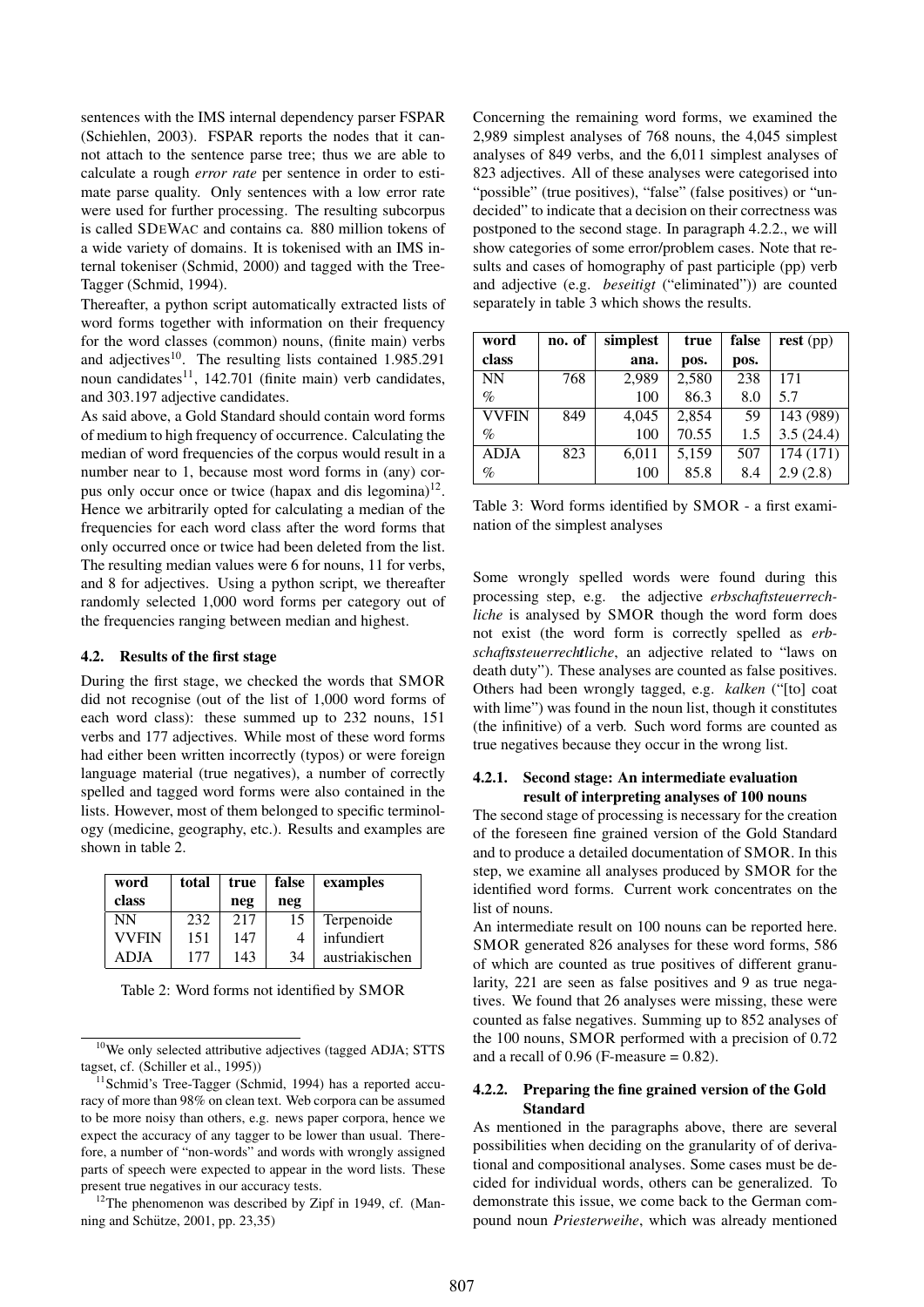in paragraph 1.1. The analyses in (3) reflect the two nouns *Priester* ("priest") and *Weihe* ("ordination"). We could leave the analysis like that, cf. (3-a). However, we can also see the latter part of the compound as a noun derived from the verb *weihen* ("[to] ordinate"), as done (by  $SMOR<sup>13</sup>$ ) in (3-b).

(3) a. Priester<NN>Weihe<+NN> b. Priester<NN>weihen<V><SUFF><+NN>

Different users may want a different granularity of analysis. For our fine grained version of the Gold Standard, we follow the "as fine as it gets"-strategy and we therefore opt for the latter analysis (3-b), i.e. we include derivational analyses whenever possible.

Secondly, we handle nominalisations with ablaut exactly as those without: a noun like, e.g. *Betrieb* is seen as being derived from the verb *betreiben*, as shown in (4) and (5), where the word forms *Betriebsstörung* and *Speicherbedarf* are analysed. Such analyses are seen as being structurally identical with the analysis of e.g. *Beleg* in (6) where the nominalisation is without ablaut.

- (4) be<VPREF>treiben<V>stören<V>ung<SUFF><+NN>
- (5) Speicher<NN>be<VPREF>dürfen<V><SUFF><+NN>
- (6) be<VPREF>legen<V><SUFF><+NN>

In the course of our work, we detected problems with the rule component of SMOR (cf. table 4 showing the analyses of *Abschlussklausur* ("course examination")): as a result of several rules being processed in parallel, identical derivational/compounding analyses are produced twice, each with their elements in a different order. Superfluous analyses like 5–8 of table 4 were not counted as being false positives, but marked with a note "rule" do indicate a respective error.

Lastly, we found the rule component of SMOR to produce other superfluous analyses with compounding stems, mixing up upper and lower case, cf. table 5 showing the analyses of *Agrarbetriebe* ("agricultural farms"). Note that none of these analyses will be taken for the Gold Standard, as we suggest *Betrieb* to be further analysed as a nominalisation of the verb *betreiben*, cf. paragraph 4.2.2.

For the first 100 nouns of our list (which contains 768 nouns in total), we selected 270 true positive analyses in total. In addition to 26 missing ones, we suggest to modify 53 of the true positives. 20 analyses were identified as being superfluous and were reported for rule correction. The missing analyses of 15 word forms not analysed at all (cf. table 2) will be added later.

## 4.3. Preparing a version of the Gold Standard describing inflectional information only

SMOR is capable of providing information on inflection only by simplifying fine grained analyses; the resulting version of the Gold Standard does hence not have to be evaluated explicitly. Rows  $1 - 4$  in table 6 reflect the simplified output for the example of *Priesterweihe* ("Priest ordination"). Rows 5 – 8 demonstrates the respective fine grained output for comparison reasons.

## 5. Summary and future work

This paper attempts to contribute to evaluation methodology in terms of the design and creation of a Gold Standard for morphology systems. We have described a number of issues to be considered from the developer's and the users' perspective and applied them to an ongoing evaluation of a morphological system, SMOR(Schmid et al., 2004). To satisfy the needs of potential users, the following aspects of a morphological system need to be documented:

- The tools' knowledge resources: provision of information about the size and the content of the lexicons
- The test lists: provision of the versions of the Gold Standard (in different grades of granularity)
- The way in which these versions were produced
- The tools' results when processing the test list in terms of recall and precision

We are in the process of designing a fine grained Gold Standard that may be utilized for evaluating morphological analysers of German. A simplified version providing only inflectional information is also in preparation. This project is planned to be finished in spring 2011. In parallel, we comprehensively test and document features of the analyser SMOR which will be offered as a web service in the near future.

## 6. Acknowledgements

We are very grateful to the following persons: Fabienne Fritzinger, not only for converting the source corpus, but also for offering valuable advice on the methodology for a evaluation of SMOR; Kerstin Eckart, who supported us concerning a fast method to judge parsing results of FS-PAR; and Alexandra Kolb and Ronny Jauch for generating word lists, processing them with SMOR and manually checking and commenting on its results.

## 7. References

- Christina Bankhardt. 2009. D-SPIN Eine Infrastruktur für Deutsche Sprachressourcen. Sprachreport,  $25(1):30 - 31.$
- Marco Baroni and Adam Kilgarriff. 2006. Large linguistically-processed web corpora for multiple languages. In *Proceedings of the 11th Conference of the European Chapter of the Association for Computational Linguistics*, pages 87 – 90, Trento, Italy. EACL.
- EAGLES. 1996. *Evaluation of Natural Language Processing Systems, EAG-EWG-PR.2*. EAGLES, final report edition, October.
- Arne Fitschen. 2004. *Ein Computerlinguistisches Lexikon als komplexes System*, volume 10 no. 3 of *AIMS – Arbeitspapiere des Instituts fur Maschinelle Sprachverar- ¨* beitung. Lehrstuhl für Computerlinguistik, Universität Stuttgart, Stuttgart.
- Nanna Fuhrhop. 1998. *Grenzfalle morphologischer Ein- ¨ heiten*. Number 57 in Studien zur deutschen Grammatik. Stauffenburg, Tübingen.

 $13$ In examples (3), inflectional information produced by SMOR is deleted for demonstration reasons.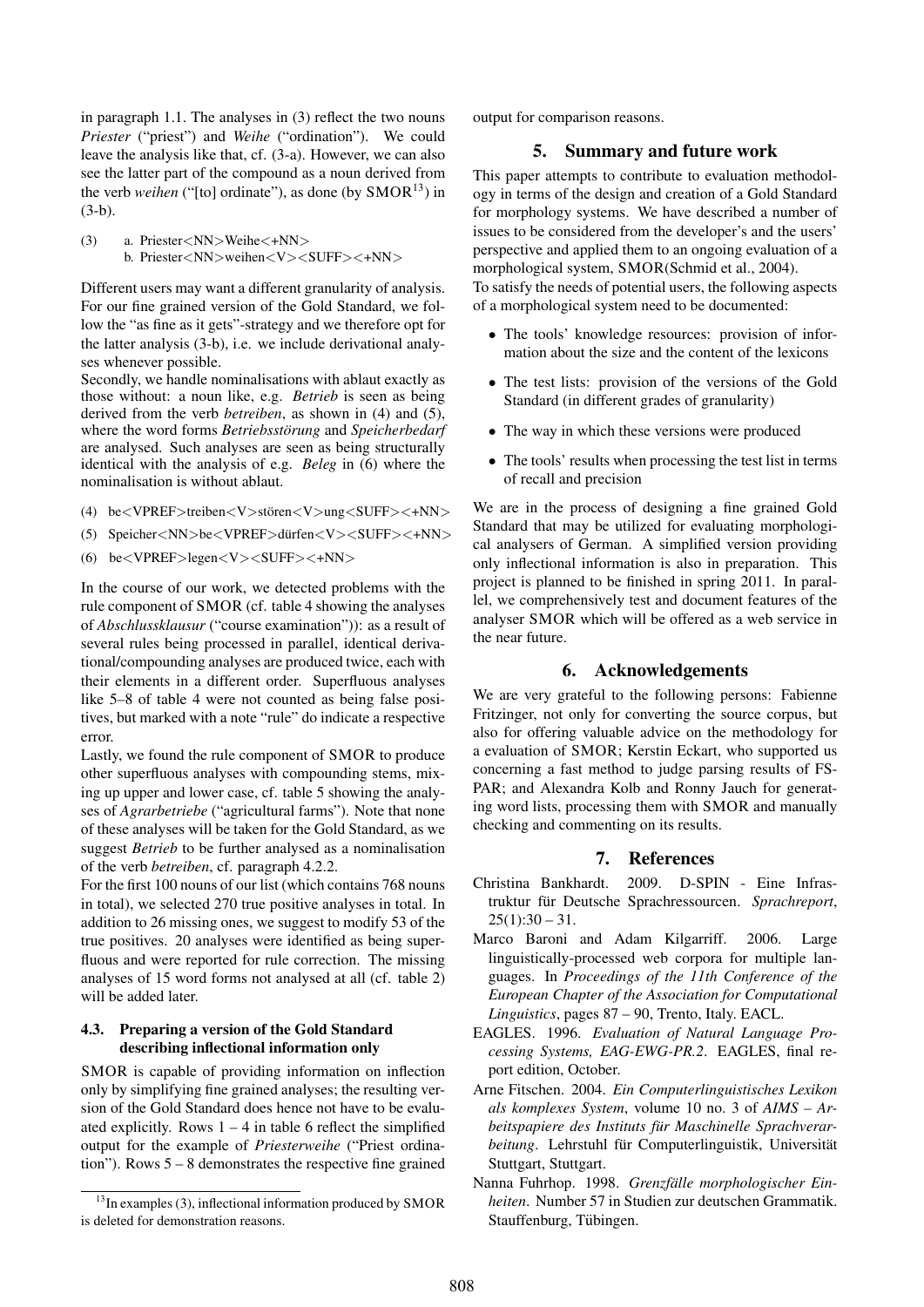- 1 Abschluss<NEWORTH><NN>Klausur<+NN><Fem><Nom><Sg>
- 2 Abschluss<NEWORTH><NN>Klausur<+NN><Fem><Gen><Sg>
- 3 Abschluss<NEWORTH><NN>Klausur<+NN><Fem><Acc><Sg>
- 4 Abschluss<NEWORTH><NN>Klausur<+NN><Fem><Dat><Sg>
- 5 Abschluss<NN><NEWORTH>Klausur<+NN><Fem><Nom><Sg>
- 6 Abschluss<NN><NEWORTH>Klausur<+NN><Fem><Gen><Sg>
- 7 Abschluss<NN><NEWORTH>Klausur<+NN><Fem><Acc><Sg>
- 8 Abschluss<NN><NEWORTH>Klausur<+NN><Fem><Dat><Sg>

Table 4: SMOR analyses of Abschlussklausur (new orthography)

- 1 Agrar<KSF>Betrieb<+NN><Masc><Dat><Sg><Old>
- 2 Agrar<KSF>Betrieb<+NN><Masc><Nom><Pl>
- 3 Agrar<KSF>Betrieb<+NN><Masc><Gen><Pl>
- 4 Agrar<KSF>Betrieb<+NN><Masc><Acc><Pl>
- 5 agrar<KSF>Betrieb<+NN><Masc><Dat><Sg><Old>
- 6 agrar<KSF>Betrieb<+NN><Masc><Nom><Pl>
- 7 agrar<KSF>Betrieb<+NN><Masc><Gen><Pl>
- 8 agrar<KSF>Betrieb<+NN><Masc><Acc><Pl>

Table 5: SMOR analyses of Agrarbetriebe

|                             | word form     | analysis                                                                               | lemma                                                                                  |  |
|-----------------------------|---------------|----------------------------------------------------------------------------------------|----------------------------------------------------------------------------------------|--|
|                             | Priesterweihe | NN.Fem.Nom.Sg                                                                          | Priesterweihe                                                                          |  |
| $\mathcal{D}_{\mathcal{L}}$ | Priesterweihe | NN.Fem.Gen.Sg                                                                          | Priesterweihe                                                                          |  |
|                             | Priesterweihe | NN.Fem.Acc.Sg                                                                          | Priesterweihe                                                                          |  |
| 4                           | Priesterweihe | NN.Fem.Dat.Sg                                                                          | Priesterweihe                                                                          |  |
|                             | word form     | analysis                                                                               |                                                                                        |  |
|                             | Priesterweihe | Priester <nn>weihen<v><suff>&lt;+NN&gt;<fem><dat><sg></sg></dat></fem></suff></v></nn> |                                                                                        |  |
| 6                           | Priesterweihe | Priester <nn>weihen<v><suff>&lt;+NN&gt;<fem><gen><sg></sg></gen></fem></suff></v></nn> |                                                                                        |  |
|                             |               | Priester <nn>weihen<v><suff>&lt;+NN&gt;<fem><acc><sg></sg></acc></fem></suff></v></nn> |                                                                                        |  |
|                             | Priesterweihe |                                                                                        |                                                                                        |  |
| 8                           | Priesterweihe |                                                                                        | Priester <nn>weihen<v><suff>&lt;+NN&gt;<fem><dat><sg></sg></dat></fem></suff></v></nn> |  |

Table 6: Comparison of inflectional and fine grained versions of the Gold Standard

- Roland Hausser, editor. 1996. *Linguistische Verifikation. Dokumentation zur Ersten Morpholympics 1994*. Niemeyer, Tübingen, Germany.
- Ulrich Heid, Helmut Schmid, Kerstin Eckart, and Erhard Hinrichs. 2010. A corpus representation format for linguistic web services: the D-SPIN Text Corpus Format and its relationship with ISO standards. In *Proceedings of the seventh international conference on Language Resources and Evaluation (LREC)*, Valetta, Malta, 19 – 21 May 2010. European Language Resources Association (ELRA).
- Marie Hinrichs, Thomas Zastrow, and Erhard Hinrichs. 2010. WebLicht: Web-based LRT Services in a Distributed eScience Infrastructure. In *Proceedings of the seventh international conference on Language Resources and Evaluation (LREC)*, Valetta, Malta, 19 – 21 May 2010. European Language Resources Association (ELRA).
- Mikko Kurimo and Matti Varjokallio. 2008. Unsupervised morpheme analysis evaluation by a comparison to a linguistic gold standard – morpho challenge 2008. In *Working Notes for the CLEF 2008 Workshop*.
- Anke Luedeling, Tanja Schmid, and Sawwas Kiokpasoglou. 2001. On neoclassical word formation in german. In Geert Booij and Jaap van Marle, editors, *Yearbook of Morphology*, pages 253 – 283. Kluwer, Dordrecht.
- Christopher D. Manning and Hinrich Schütze. 2001. *Foundations of Statistical Natural Language Processing*. MIT Press, Boston, MA, 4 edition.
- Uwe Quasthoff, Matthias Richter, and Christian Biemann. 2006. Corpus portal for search in monolingual corpora. In *Proceedings of 5th International Conference on Language Resources and Evaluation (LREC 2006)*, pages 1799 – 1802, Genoa, Italy.
- Michael Schiehlen. 2003. A Cascaded Finite-State Parser for German. In *Proceedings of the 10th Conference of the European Chapter of the Association for Computational Linguistics (EACL 2003)*, pages 163 – 166, Budapest, Hungary.
- Anne Schiller, Simone Teufel, Christine Stöckert, and Christine Thielen. 1995. Vorläufige Guidelines für das Tagging deutscher Textcorpora mit STTS. Technical report, Universität Stuttgart, Institut für maschinelle